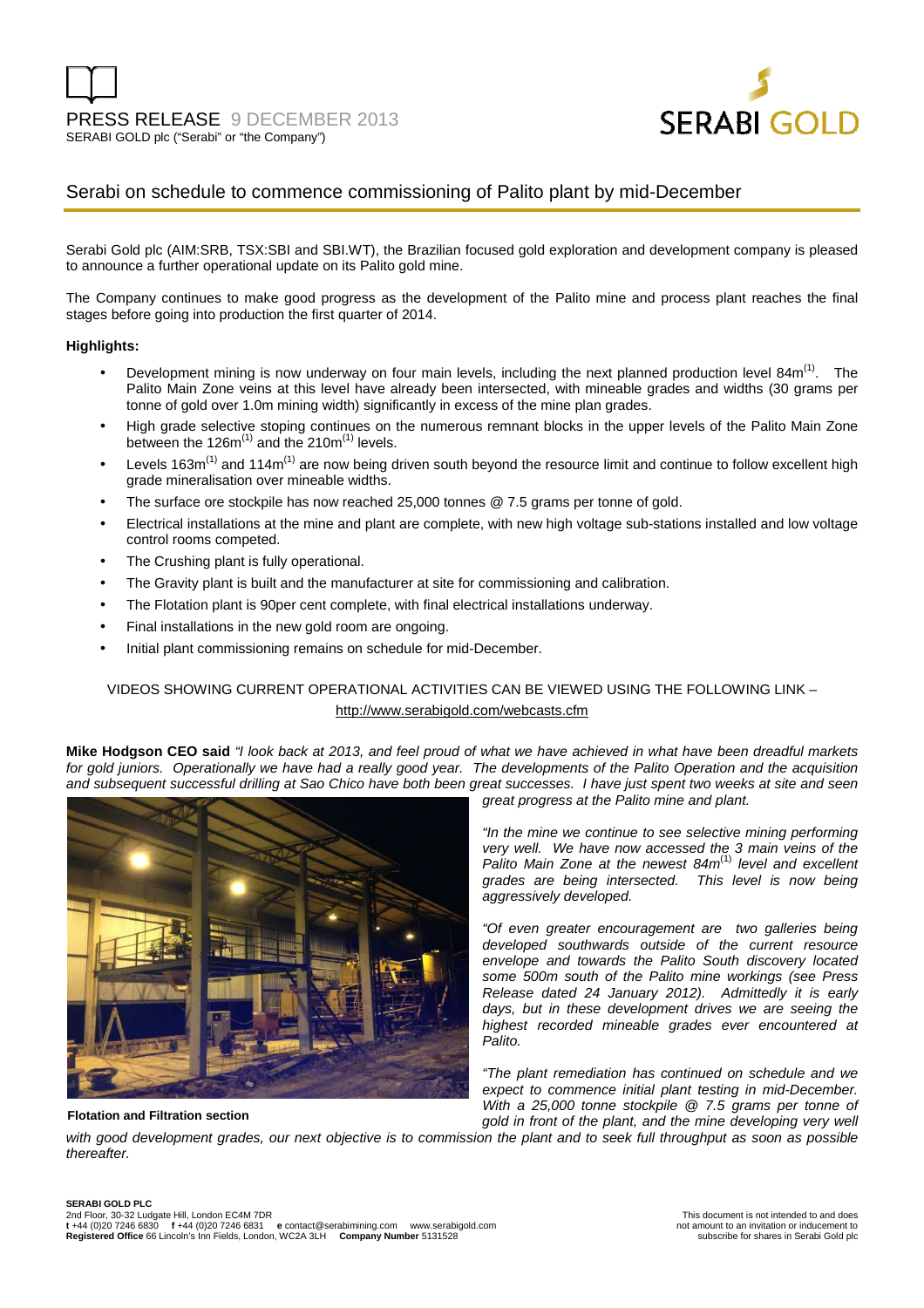



"2013 has also been a successful year at Sao Chico and the drilling results more than confirmed what a high quality acquisition this is. We are looking at ways to optimise the development of Sao Chico and maximise returns to shareholders. With the progress at Palito and the drilling success at Sao Chico, just 25km away, we anticipate 2014 will be an exciting year for Serabi, both as a high grade gold producer and mine developer".

With all underground mining and surface fleet fully operational, the company have seen development rates exceeding targets over the past months. During this past month, the next main production level has been reached and the first veins intersected with some very encouraging mineable grades. The 84m<sup>(1)</sup> level will now be developed and it is expected that up to eight mine faces will be available for development and stope preparation and future production. The ramp development will now be progressed towards the next main level,  $54m<sup>7</sup>$ .

When operations were suspended in 2008, numerous faces including southerly drives on the 163m<sup>(1)</sup> and 114m<sup>(1)</sup> levels in the Palito Main Zone were stopped in highly encouraging mineralisation. These drives were at the southern limit of the existing geological resource and the mineralisation suggested a probable resource strike extension. This potential was a factor in a 2011 drill programme to evaluate the possible southerly strike extension and recorded multiple high grade intersections in a zone of some 200 to 500 metres to the south of the known resource, now referred to as Palito South. As a result, with mining operations ongoing again, the company has re-entered



**The mineralized face at the 114m level**

the 163 $\text{m}^{(1)}$  and 114 $\text{m}^{(1)}$  levels and restarted the southerly development of both. Level 114 $\text{m}^{(1)}$  is now the most southerly development at Palito following the Palito Main Zone vein and over the past month (50 metres of development) the average developed grades over mineable widths have remained very significantly above life of mine mineable grades.

 In the new Palito West section of the mine, the Pipoca vein is now being developed and stopes prepared, these structures having been accessed at the 126m<sup>(1)</sup> level and the 163m<sup>(1)</sup> level by cross cut development from the Palito Main Zone. Some 25 per cent of 2014 production is anticipated to come from this sector from these levels.



## **Gravity and Milling sections – day and night**

The ore development stockpile along with the high grade stope ore stockpile now exceeds 25,000 tonnes at an average grade of 7.5 grams per tonne of gold. In the Palito Main Zone, remnant stoping blocks still exist between the 126m<sup>(1)</sup> level and the  $210m^{(1)}$  level and these continue to be assessed for future production.

The surface stockpile contains sufficient ore to feed the plant for 3.5 months. With the phased start up in the plant and the current development rates in the mine, it is likely that, by the end of Q1 2014, mine development will have reached our target of being some 6 months ahead of the plant.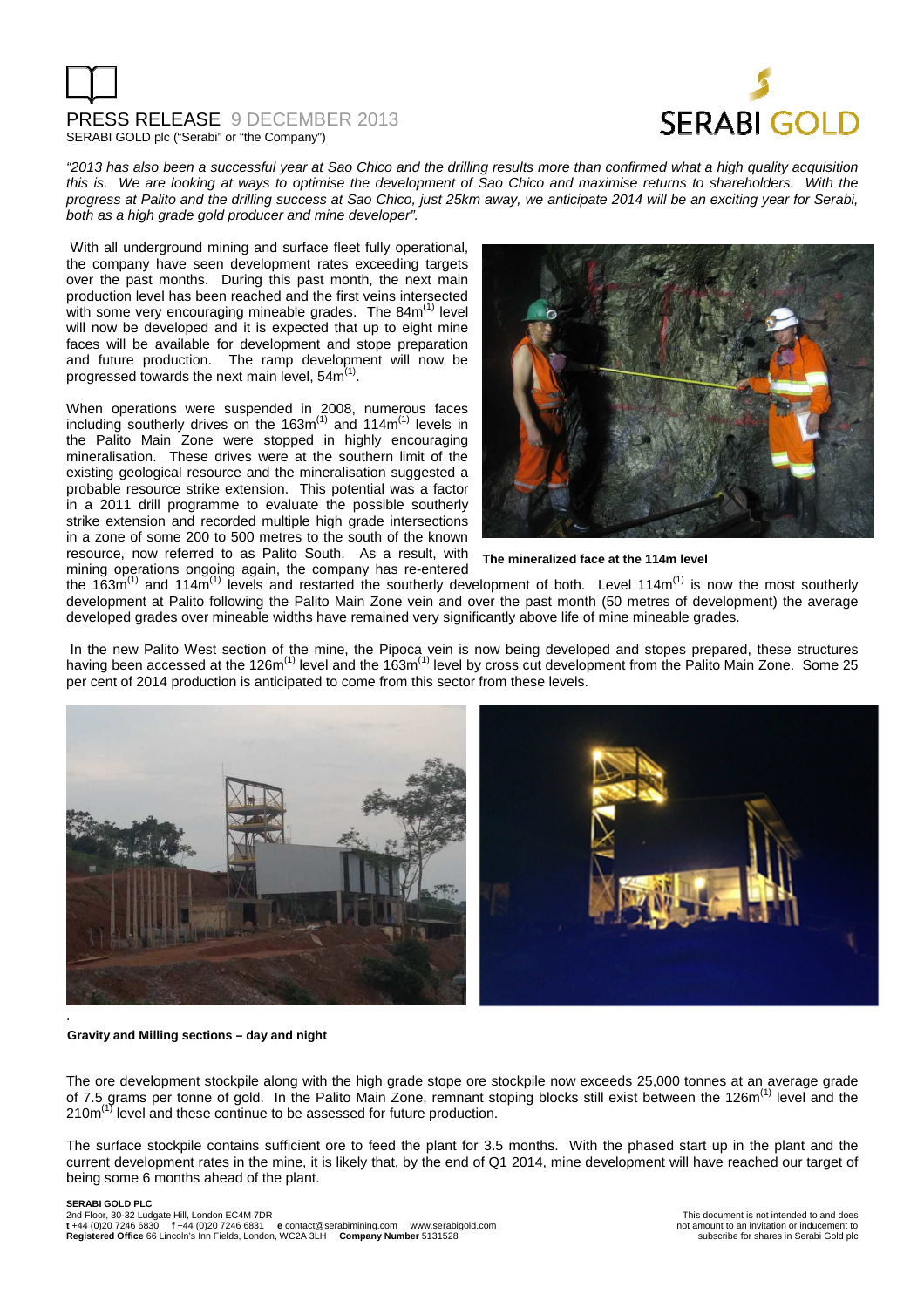



The progress in the plant continues. The crushing plant is operational as is the milling section with the gravity plant waiting on the manufactures engineers to commission and calibrate the gravity concentrator. The flotation and concentrate filtration plant is 90% complete only requiring final electrical installations to be completed. The construction of the new gold room is complete, with final internal fittings now being installed and the Company remains on schedule to start testing of the plant by mid – December.

(1) Depths are measured on a relative scale to sea-level with the mine portal entrance being measured at approximately 235 metres above sea level.

# **Enquiries**

.

## **SERABI GOLD plc Michael Hodgson t** +44 (0)20 7246 6830

Chief Executive **m** +44 (0)7799 473621 **Clive Line** t +44 (0)20 7246 6830<br>Finance Director **m** +44 (0)7710 151692 m +44 (0)7710 151692

**e** contact@serabigold.com

www.serabigold.com

#### **BEAUMONT CORNISH Limited**

**Nominated Adviser** 

Roland Cornish **t** +44 (0)20 7628 3396 Michael Cornish **t** +44 (0)20 7628 3396

# **PEEL HUNT LLP UK Broker**

Matthew Armitt **t** +44 (0)20 7418 9000 Andy Crossley **t** +44 (0) 20 7418 9000

# **BLYTH WEIGH COMMUNICATIONS LTD**

**UK Public Relations** 

Tim Blyth **t** +44 (0)20 7138 3204 **m** +44 7816 924626 Halimah Hussain **t** +44 (0)20 7138 3203 **m** +44 7725 978141

Copies of this release are available from the Company's website at **www.serabigold.com** 

#### **Forward-looking statements**

Certain statements in this announcement are, or may be deemed to be, forward looking<br>statements. Forward looking statements are identified by their use of terms and phrases<br>such as "believe", "could", "should" "envisage", assumptions. These forward looking statements are not based on historical facts but rather on the Directors' current expectations and assumptions regarding the Company's future growth, results of operations, performance, future capital and other expenditures (including the amount, nature and sources of funding thereof), competitive advantages, business prospects and opportunities. Such forward looking statements reflect the Directors' current<br>beliefs and assumptions and are based on information currently available to the Directors.<br>A number of factors could cause actual discussed in the forward looking statements including risks associated with vulnerability to general economic and business conditions, competition, environmental and other regulatory changes, actions by governmental authorities, the availability of capital markets, reliance on key personnel, uninsured and underinsured losses and other factors, many of which are beyond the control of the Company. Although any forward looking statements contained in this announcement are based upon what the Directors believe to be

reasonable assumptions, the Company cannot assure investors that actual results will be consistent with such forward looking statements.

#### **Qualified Persons Statement**

The scientific and technical information contained within this announcement has been reviewed and approved by Michael Hodgson, a Director of the Company. Mr Hodgson is<br>an Economic Geologist by training with over 25 years' experience in the mining industry.<br>He holds a BSc (Hons) Geology, University of Lond Chartered Engineer of the Engineering Council of UK, recognizing him as both a Qualified<br>Person for the purposes of Canadian National Instrument 43-101 and by the AIM<br>Guidance Note on Mining and Oil & Gas Companies dated J

Neither the Toronto Stock Exchange, nor any other securities regulatory authority, has approved or disapproved of the contents of this news release.

### **GLOSSARY OF MINING TERMS**

The following is a glossary of technical terms:

"Au" means gold.

 "assay" in economic geology, means to analyze the proportions of metal in a rock or overburden sample; to test an ore or mineral for composition, purity, weight or other properties of commercial interest.

.

"grade" is the concentration of mineral within the host rock typically quoted as grams per tonne (g/t), parts per million (ppm) or parts per billion (ppb).